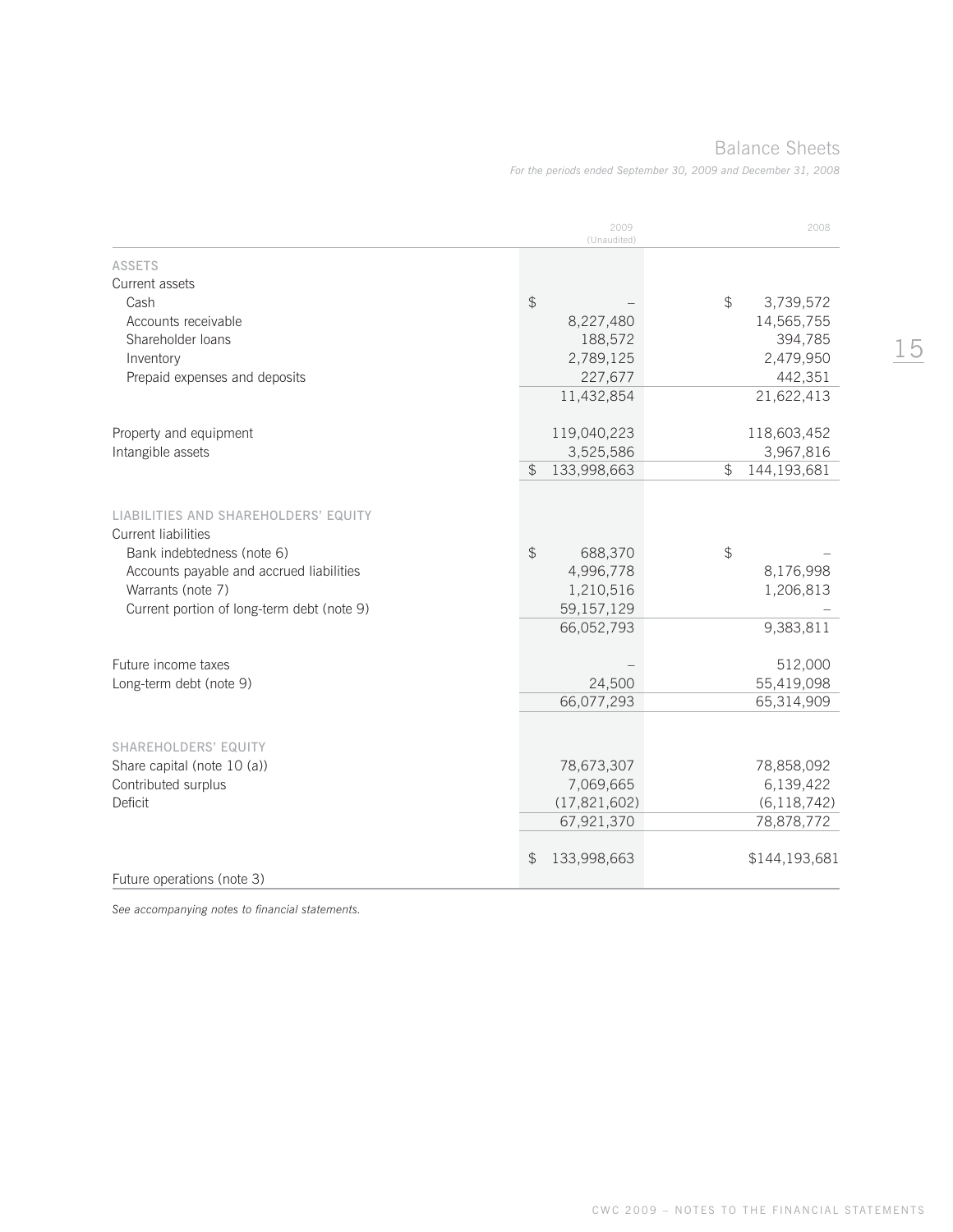# Statements of Income (Loss), Comprehensive Income (Loss) and Deficit

*For the three and nine months ended September 30, 2009 and 2008 (Unaudited)*

|                                           | THREE MONTHS ENDED SEPTEMBER 30 |                             | NINE MONTHS ENDED SEPTEMBER 30                  |                             |  |
|-------------------------------------------|---------------------------------|-----------------------------|-------------------------------------------------|-----------------------------|--|
|                                           | 2009                            | 2008<br>(Restated - Note 8) | 2009                                            | 2008<br>(Restated - Note 8) |  |
| <b>REVENUE</b>                            | \$10,259,024                    | \$23,021,857                | \$35,692,918                                    | \$60,363,519                |  |
| <b>EXPENSES</b>                           |                                 |                             |                                                 |                             |  |
| Operating expenses                        | 7,450,646                       | 14,519,105                  | 25,360,881                                      | 38,155,032                  |  |
| General and administrative                | 3,191,336                       | 2,876,908                   | 9,211,175                                       | 7,991,748                   |  |
| Stock based compensation                  | 260,162                         | 266,307                     | 774,495                                         | 658,937                     |  |
| Interest                                  | 1,839,017                       | 1,367,807                   | 4,536,547                                       | 3,859,860                   |  |
| Depreciation                              | 2,607,433                       | 2,880,579                   | 7,582,449                                       | 9,190,450                   |  |
| Amortization                              | 145,743                         | 150,744                     | 442,230                                         | 452,232                     |  |
|                                           | 15,494,337                      | 22,061,450                  | 47,907,777                                      | 60,308,259                  |  |
| NET INCOME (LOSS) BEFORE TAX              | (5, 235, 313)                   | 960,407                     | (12, 214, 859)                                  | 55,260                      |  |
| <b>INCOME TAXES</b>                       |                                 |                             |                                                 |                             |  |
| Current                                   |                                 |                             |                                                 | 115,736                     |  |
| Future (reduction)                        |                                 | 59,000                      | (512,000)                                       | 59,000                      |  |
|                                           |                                 | 59,000                      | (512,000)                                       | 174,736                     |  |
| NET INCOME (LOSS) AND                     |                                 |                             |                                                 |                             |  |
| COMPREHENSIVE INCOME (LOSS)               | (5, 235, 313)                   | 901,407                     | (11, 702, 859)                                  | (119, 476)                  |  |
| DEFICIT, BEGINNING OF PERIOD              | (12,586,289)                    | (5,081,209)                 | (6, 118, 743)                                   | (4,060,326)                 |  |
| DEFICIT, END OF PERIOD                    |                                 |                             | $$ (17,821,602) $ (4,179,802) $ (17,821,602) $$ | (4, 179, 802)               |  |
|                                           |                                 |                             |                                                 |                             |  |
| NET INCOME (LOSS) PER SHARE (note 10 (b)) |                                 |                             |                                                 |                             |  |
| Basic and diluted income (loss) per share | $(0.19)$ \$<br>$\frac{1}{2}$    | 0.03                        | $\mathfrak{P}$<br>(0.43)                        | (0.01)<br>\$                |  |

*See accompanying notes to financial statements.*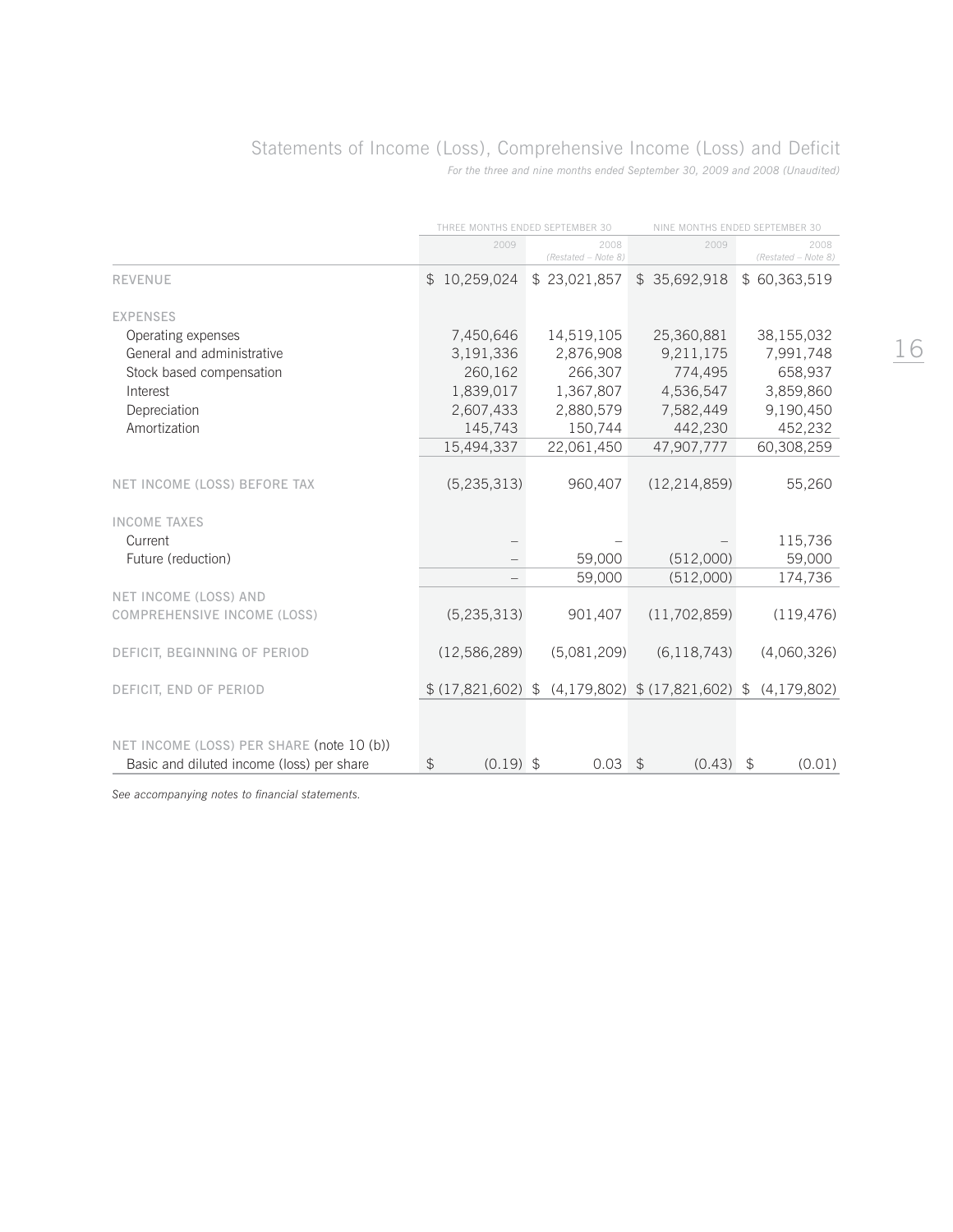# Statements of Cash Flows

*For the three and nine months ended September 30, 2009 and 2008 (Unaudited)*

|                                                         |               | THREE MONTHS ENDED SEPTEMBER 30 |               |                        | NINE MONTHS ENDED SEPTEMBER 30 |                      |               |                             |
|---------------------------------------------------------|---------------|---------------------------------|---------------|------------------------|--------------------------------|----------------------|---------------|-----------------------------|
| CASH PROVIDED BY (USED IN):                             |               | 2009                            |               | 2008                   |                                | 2009                 |               | 2008<br>(Restated - Note 8) |
| OPERATING:                                              |               |                                 |               |                        |                                |                      |               |                             |
| Net Income (Loss)                                       | \$            | $(5,235,313)$ \$                |               | 901,407                |                                | $$(11,702,859)$ \$   |               | (119, 476)                  |
| Items not affecting cash:                               |               |                                 |               |                        |                                |                      |               |                             |
| Stock based compensation                                |               | 260,162                         |               | 266,307                |                                | 774,495              |               | 658,937                     |
| Interest on shareholder loans                           |               | (530)                           |               | (2,056)                |                                | (2,721)              |               | (5,663)                     |
| Accretion of debt financing costs and warrants          |               | 567,059                         |               | 526,460                |                                | 1,660,784            |               | 1,246,963                   |
| Gain (loss) on disposal of assets                       |               | 88,865                          |               |                        |                                | 22,013               |               | (14,095)                    |
| Future income tax (reduction)                           |               |                                 |               | 59,000                 |                                | (512,000)            |               | 59,000                      |
| Depreciation and amortization                           |               | 2,753,176                       |               | 3,031,321              |                                | 8,024,679            |               | 9,642,683                   |
|                                                         |               | (1, 566, 581)                   |               | 4,782,439              |                                | (1,735,609)          |               | 11,468,349                  |
| Change in non-cash working capital                      |               | 93,174                          |               | (4,866,282)            |                                | 3,177,937            |               | (11,067,232)                |
|                                                         |               | (1, 473, 407)                   |               | (83, 843)              |                                | 1,442,328            |               | 401,117                     |
|                                                         |               |                                 |               |                        |                                |                      |               |                             |
| INVESTING:                                              |               |                                 |               |                        |                                |                      |               |                             |
| Purchase of property and equipment                      |               | (5,016,593)                     |               | (6,817,504)            |                                | (13, 401, 842)       |               | (26, 717, 899)              |
| Proceeds on sale of assets                              |               | 5,233,609                       |               |                        |                                | 5,360,609            |               | 14,095                      |
| Decrease in restricted cash                             |               |                                 |               |                        |                                |                      |               | 395,000                     |
|                                                         |               | 217,016                         |               | (6,817,504)            |                                | (8,041,233)          |               | (26, 308, 804)              |
|                                                         |               |                                 |               |                        |                                |                      |               |                             |
| FINANCING:                                              |               |                                 |               |                        |                                |                      |               |                             |
| <b>Bank indebtedness</b>                                |               | 688,370                         |               | 1,408,499<br>6,000,000 |                                | 688,370<br>2,300,000 |               | 3,085,029<br>25,500,000     |
| Issue of long-term debt<br>Retirement of long-term debt |               |                                 |               |                        |                                | (100,000)            |               | (4,000,000)                 |
| Transaction costs                                       |               |                                 |               |                        |                                |                      |               | (306)                       |
| Repurchase of common shares (note 10 (a))               |               |                                 |               | (507, 153)             |                                | (29, 037)            |               | (547,070)                   |
|                                                         |               | 688,370                         |               | 6,901,346              |                                | 2,859,333            |               | 24,037,653                  |
|                                                         |               |                                 |               |                        |                                |                      |               |                             |
| INCREASE (DECREASE) IN CASH                             |               | (568, 021)                      |               |                        |                                | (3,739,572)          |               | (1,870,034)                 |
| CASH, BEGINNING OF PERIOD                               |               | 568,021                         |               |                        |                                | 3,739,572            |               | 1,870,034                   |
| CASH, END OF PERIOD                                     | $\frac{1}{2}$ |                                 | $\frac{1}{2}$ |                        | $\frac{1}{2}$                  |                      | $\frac{1}{2}$ |                             |
|                                                         |               |                                 |               |                        |                                |                      |               |                             |
| Supplementary Information:                              |               |                                 |               |                        |                                |                      |               |                             |
| Interest paid                                           | $\mathcal{L}$ | 771,956                         | \$            | 846,687                | \$                             | 2,383,228 \$         |               | 2,641,635                   |
| Interest received                                       |               | 1,047                           |               | 3,284                  |                                | 6,323                |               | 23,381                      |
| Income taxes refunded                                   |               |                                 |               |                        |                                |                      |               | 381,381                     |

*See accompanying notes to financial statements.*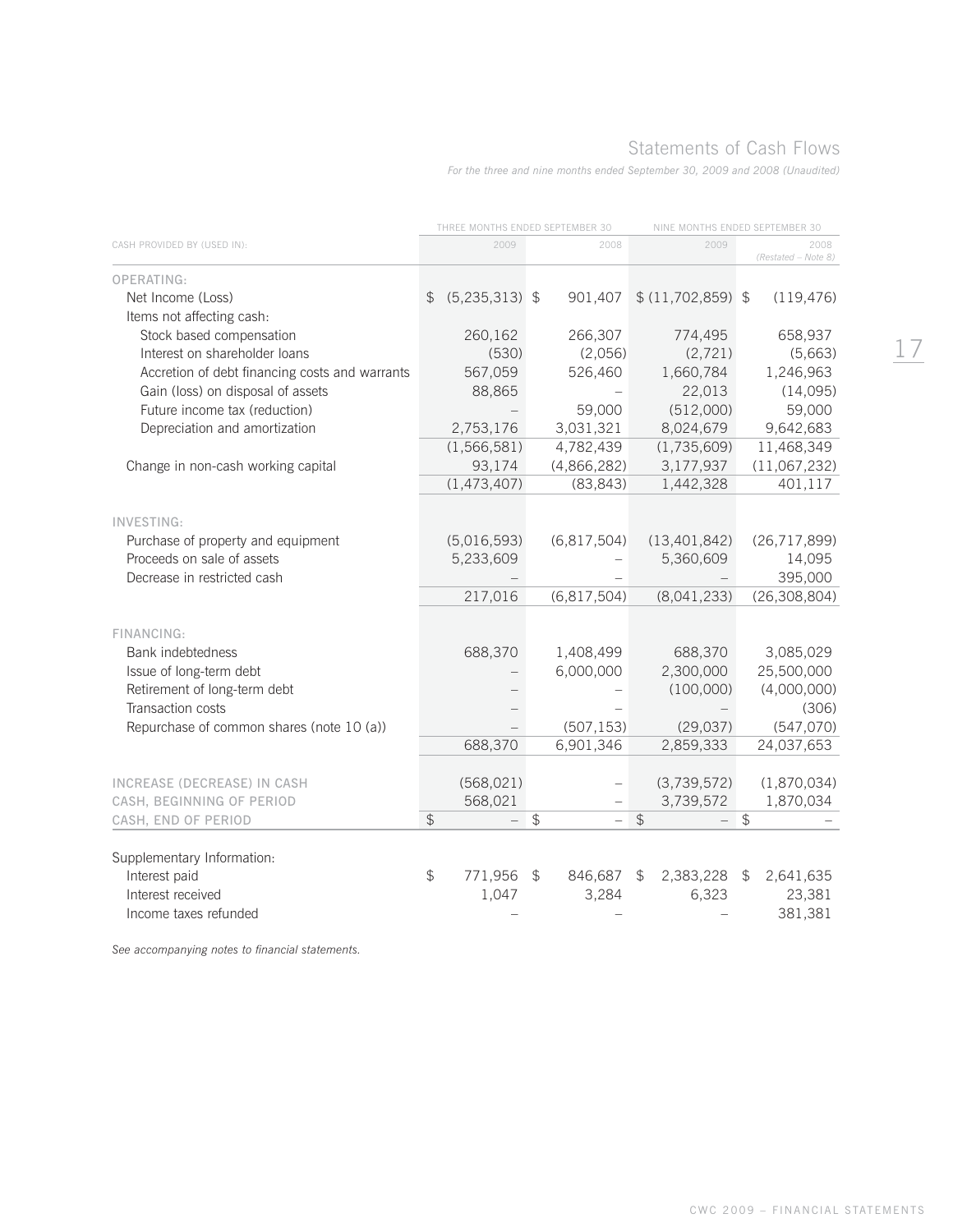## 1. Description of Business:

 Central Alberta Well Services Corp. (CWC) is an oilfield services company providing production services to oil and gas exploration and development companies throughout the Western Canadian Sedimentary Basin.

## 2. Basis of Presentation:

 The financial statements have been prepared in accordance with Canadian generally accepted accounting principles ("GAAP"). These interim financial statements follow the same accounting policies as the most recent annual financial statements except as described in Note 5. Not all disclosures required by GAAP for annual financial statements are presented in these interim financial statements. The interim financial statements should be read in conjunction with the most recent annual financial statements.

Certain prior period amounts have been reclassified to conform to the current period's presentation.

## 3. Future Operations:

 The Company currently has a debt facility to a maximum of \$59.9 million due on January 26, 2010. As at September 30, 2009, \$59.9 million was drawn on the facility. Recent market events, including disruptions in credit markets and the deterioration of global economic conditions resulted in significant declines in commodity prices. This impacted the Company through lower than anticipated utilizations, which impaired the Company's ability to generate cash flows from operations sufficient to settle the obligation or reduce it to a lower amount more likely to be re-financed. In addition, the operating line the Company entered into ceases to be committed in November of 2009. As at September 30, 2009, \$688,370 is outstanding on the line. The Company anticipates that it will be in breach of covenants on both facilities throughout 2009. As a result, a waiver was obtained from the lender of the term facility for the remainder of the term. The lender of the operating line of credit provided a waiver for the period ended September 30, 2009. Given the reduced access to credit and equity markets in the current economic environment there can be no assurance that these facilities will be re-negotiated or replaced with alternate facilities on terms suitable to the Company. On October 21, 2009, the Company filed a short-form prospectus relating to a rights offering announced August 26, 2009. The terms of the rights offering include the issuance of \$33 million of common shares, proceeds from which will be used to reduce the outstanding facility below \$30 million, an amount that is more likely to be refinanced prior to the due date. Concurrent with the approval of the rights offering, the Company's major shareholder agreed to acquire any common shares not issued under the basic subscription rights of other shareholders. Further declines in commodity prices could adversely affect management's ability to refinance or re-negotiate the remaining facilities and settle the Company's obligations.

 These financial statements have been prepared on the basis that the Company will continue as a going concern, which assumes that the Company will be able to realize its assets and satisfy its liabilities in the normal course of business for the foreseeable future. The financial statements do not include any adjustments relating to the recoverability and classification of recorded asset amounts and classification of liabilities that would be necessary should the Company be unable to continue as a going concern.

 The Company's continuation as a going concern is ultimately dependent upon its future financial performance, which will be affected by general economic conditions, availability of debt and/or equity to finance operations, commodity prices, industry activity and other factors, many of which are beyond the Company's control.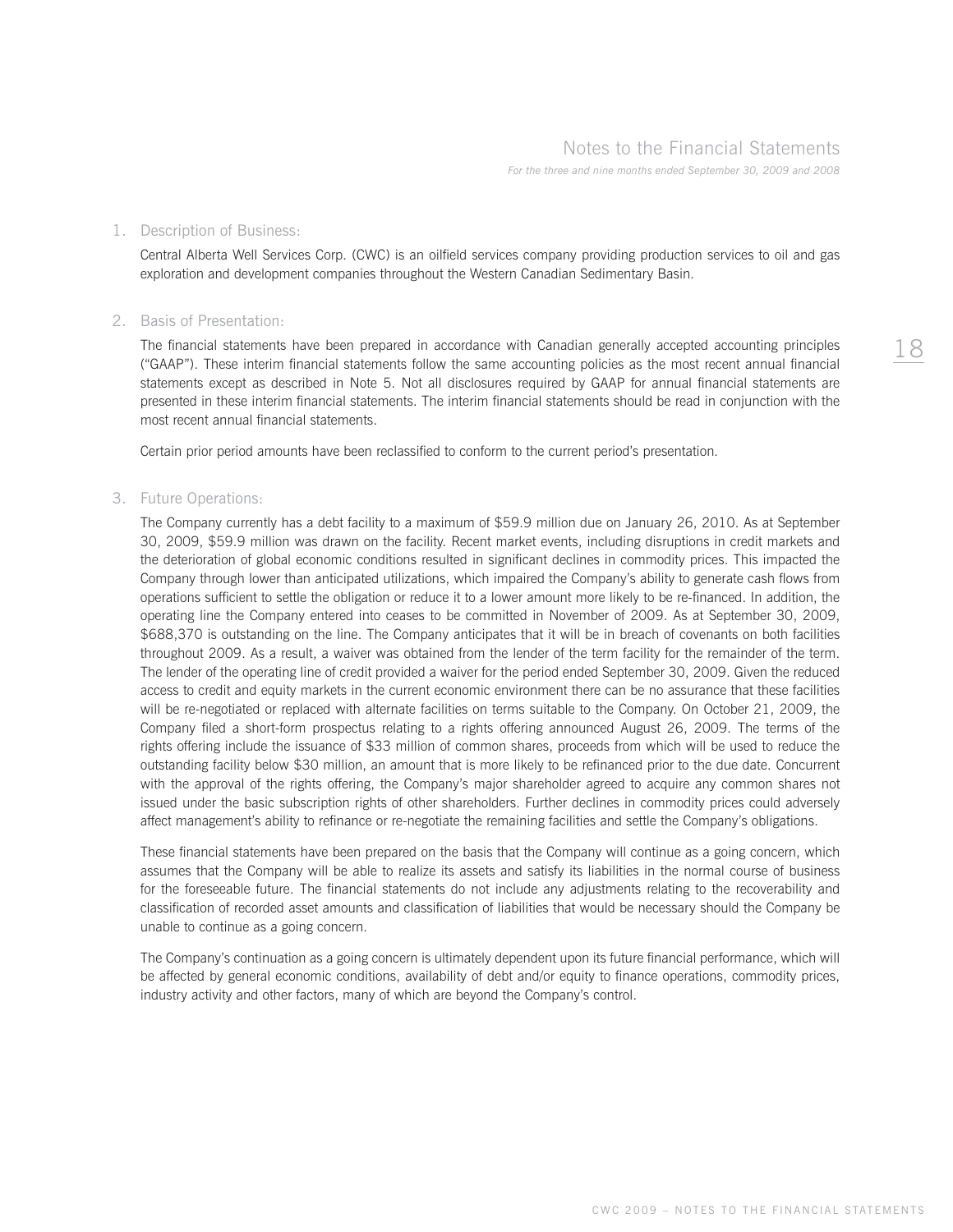## 4. Seasonality of Operations:

 The Company's operations are located in Western Canada. The ability to move heavy equipment safely and efficiently in Western Canadian oil and natural gas fields is dependent on weather conditions. Activity levels during the first quarter are typically the most robust as the frost creates a stable ground mass that allows for easy access to well sites and easier service rig movement. The second quarter is traditionally the slowest due to road bans during spring break-up. When winter's frost leaves the ground, it renders many secondary roads incapable of supporting the weight of heavy equipment until they have thoroughly dried out. Road bans during this time restrict service rig and support equipment access to well sites. The third quarter has more activity as the summer months are typically drier than the second quarter. The fourth quarter is again quite active as winter temperatures freeze the ground once more maximizing site access. However, there may be temporary halts to operations in extreme cold weather when the temperature falls below -35C.

## 5. Changes in Accounting Policy:

### (a) Changes in accounting policies

 In February 2008, the Canadian Institute of Chartered Accountants ("CICA") issued Section 3064 "Goodwill and Intangible Assets", replacing Section 3062, "Goodwill and other intangible assets". The new section establishes standards for the recognition, measurement, presentation and disclosure of goodwill and intangible assets. The new standard is applicable to the Company as of January 1, 2009. The new standard did not have a material impact on the Company's financial statements.

#### (b) Future changes in accounting policies

 In June 2009, the CICA issued amendments to Section 3862, Financial Instruments – Disclosures. The amendments include enhanced disclosures related to the fair value of financial instruments and the liquidity risk associated with financial instruments. The amendments will be effective for annual financial statements with fiscal year ends ending after September 30, 2009. The amendments are consistent with recent amendments to financial instrument disclosure standards in International Financial Reporting Standards ("IFRS"). The Company will include these additional disclosures in its annual financial statements for the year ending December 31, 2009.

 In 2008, the CICA confirmed that for public entities IFRS will replace Canadian GAAP for interim and annual reporting effective January 1, 2011. The Company continues to proceed with its conversion plan for the convergence of Canadian GAAP to IFRS.

## 6. Bank Indebtedness:

 The Company has available a line of credit to a maximum of \$15 million, marginalized based on trade accounts receivable, at an interest rate ranging from bank prime plus 1.25% to bank prime plus 2.00%. As at September 30, 2009, the amount available under the line was \$4.05 million with \$688,370 drawn. This facility expires in December of 2009. A General Security agreement providing security interest against accounts receivable and second fixed charge over equipment has been provided as security for the line of credit.

## 7. Warrants:

 As part of the \$59.9 million long-term credit facility entered into in January 2007, approximately 12.1 million common share purchase warrants were issued by the Company to the lender, exercisable into common shares of the Company at a price of \$0.825 per share, expiring in January 2010. The Company agreed to redeem any unexercised warrants that remain outstanding on the warrant expiry date at a price of \$0.10 per warrant. In July 2007 the Company consolidated both Class A and Class B shares by issuing one (1) share for every four (4) outstanding. The warrants were consolidated as well, resulting in 3,030,303 common share purchase warrants exercisable into common shares at a price of \$3.30 per share, with any unexercised warrants at the warrant expiry date to be redeemed at \$0.40 per warrant. The warrants have been classified as a liability in accordance with Section 3855, "Financial Instruments – Recognition and Measurement". The fair value of the liability has been calculated utilizing an approximation of the bi-nomial lattice model.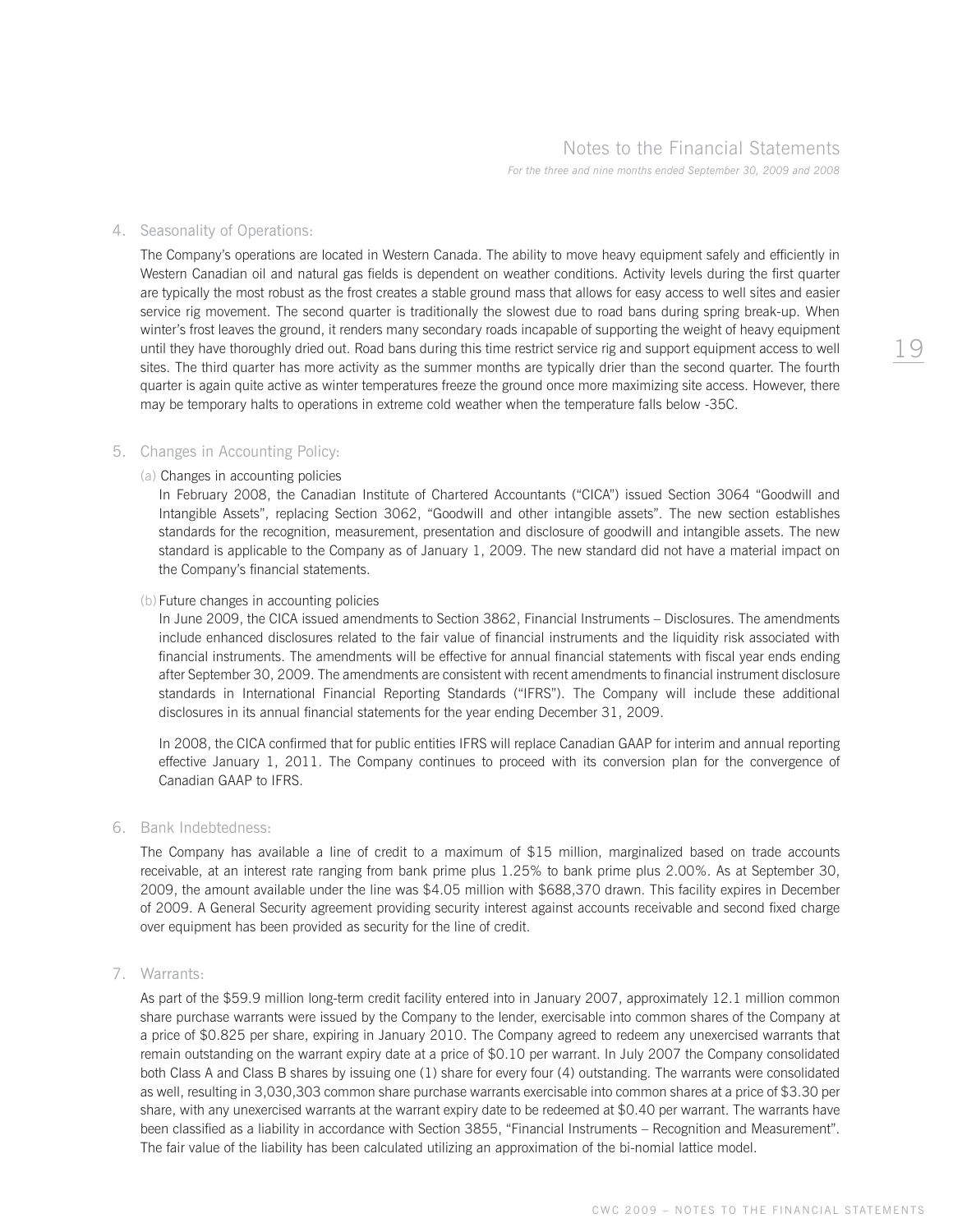## Notes to the Financial Statements

*For the three and nine months ended September 30, 2009 and 2008*

## 8. Restatement:

 During the year ended December 31, 2008, the Company revised the accounting for warrants disclosed in note 7. The warrants contain a cash settlement provision or "put", thereby requiring classification as a financial liability in accordance with Section 3855 "Financial Instruments – Recognition and Measurement". The fair value of the warrants was recalculated utilizing an approximation of the bi-nomial lattice model and prior periods have been restated to reflect this change. The effect of the restatement on the three and nine months ended September 30, 2008 is as follows:

| THREE MONTHS ENDED SEPTEMBER 30, 2008 | PREVIOUSLY REPORTED | ADJUSTMENTS     | <b>RESTATED</b> |
|---------------------------------------|---------------------|-----------------|-----------------|
| Interest expense                      | \$<br>1,273,326     | \$<br>94,481    | \$<br>1,367,807 |
| Net Income (loss)                     | 995,888             | (94, 481)       | 901,407         |
| Deficit                               | (6,471,729)         | 1,390,520       | (5,081,209)     |
| Income (loss) per share               | \$<br>0.04          | \$<br>(0.01)    | \$<br>0.03      |
|                                       |                     |                 |                 |
| NINE MONTHS ENDED SEPTEMBER 30, 2008  | PREVIOUSLY REPORTED | ADJUSTMENTS     | <b>RESTATED</b> |
| Interest expense                      | \$<br>3,874,713     | \$<br>(14, 853) | \$<br>3,859,860 |
| Net Income (Loss)                     | (134, 329)          | 14,853          | (119, 476)      |
| Deficit                               | (5,341,512)         | 1,281,186       | (4,060,326)     |
| Income (loss) per share               | \$                  | \$<br>(0.01)    | \$<br>(0.01)    |

## 9. Long-term Debt:

|                                                                                                                                                                                                     |               | SEPTEMBER 30,<br>2009 |              | DECEMBER 31<br>2008 |
|-----------------------------------------------------------------------------------------------------------------------------------------------------------------------------------------------------|---------------|-----------------------|--------------|---------------------|
| Credit facility for \$59.9 million at interest rate of bank prime<br>plus 2.75%, maturing on January 25, 2010. Monthly repayments<br>of interest only, secured by a first charge on equipment and a |               |                       |              |                     |
| general security agreement on all assets.                                                                                                                                                           | $\mathcal{F}$ | 59.900.000            |              | \$ 57,700,000       |
| Unsecured, interest-free loan from Government of Canada related                                                                                                                                     |               |                       |              |                     |
| to a patent and repayable upon commercial application of the patent.                                                                                                                                |               | 24,500                |              | 24.500              |
| Total debt<br>Less:                                                                                                                                                                                 | $\mathcal{S}$ | 59,924,500            |              | \$57,724,500        |
| Transaction costs relating to the \$59.9 million term facility.                                                                                                                                     |               | (390, 548)            |              | (1.214.676)         |
| Cost of 3,030,303 warrants relating to the \$59.9 million term facility                                                                                                                             |               | (352, 323)            |              | (1,090,726)         |
| Current portion                                                                                                                                                                                     |               | (59, 157, 129)        |              |                     |
|                                                                                                                                                                                                     | \$            | 24.500                | $\mathbb{S}$ | 55,419,098          |

At September 30, 2009, estimated principal repayments for each of the next five years are as follows:

| 2010       | \$59,900,000             |
|------------|--------------------------|
| 2011       | -                        |
| 2012       | $\overline{\phantom{m}}$ |
| 2013       | $\overline{\phantom{m}}$ |
| 2014       | $\overline{\phantom{m}}$ |
| Thereafter | 24,500                   |
|            | \$59,924,500             |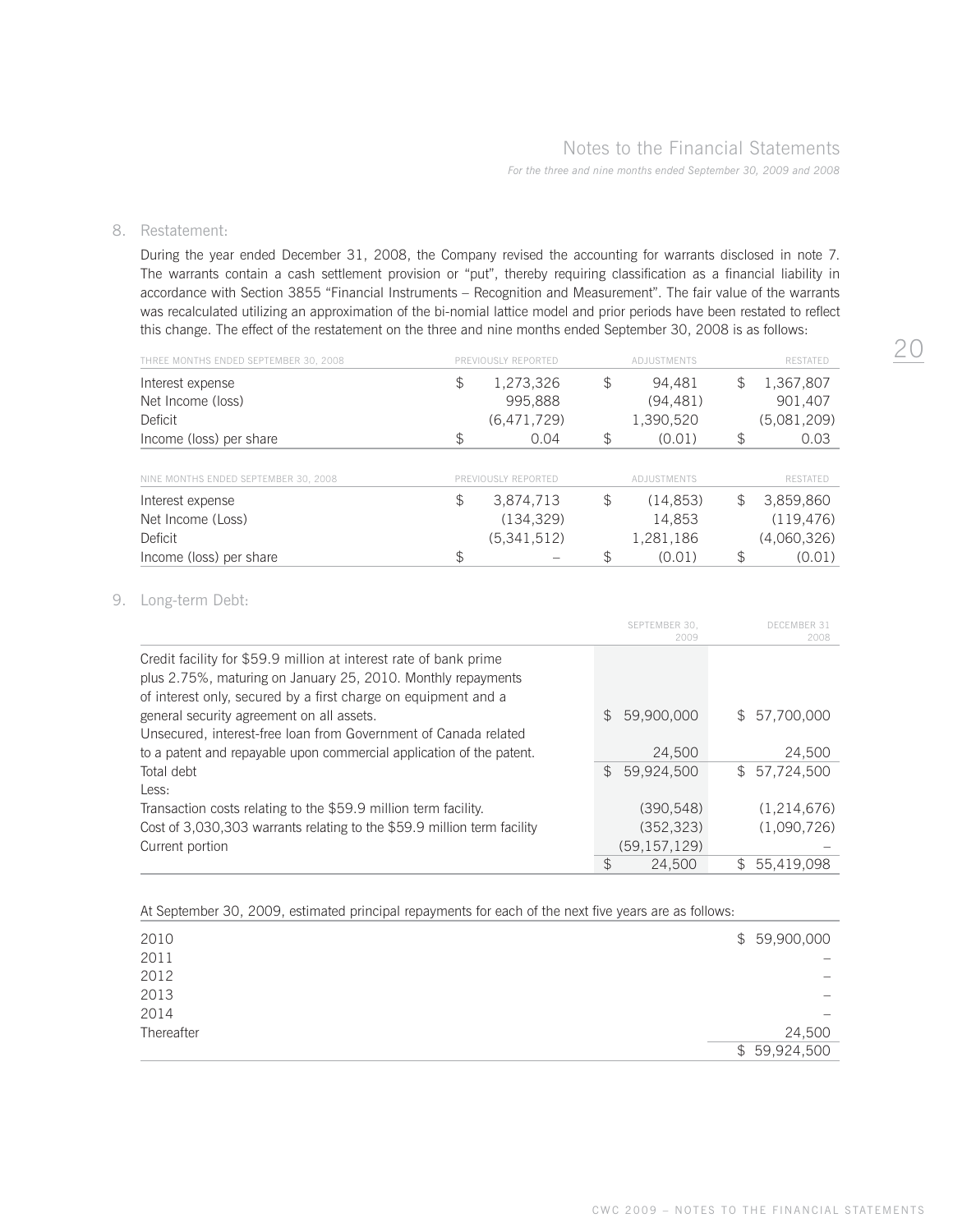The \$59.9 million credit facility is with Brookfield Bridge Lending Fund Inc., a related party to the Company's largest shareholder, Tricap Partners II L.P. through common management.

 The Company is currently in default under the covenants of the term facility; as a result, from August 1, 2009 until the default is corrected the Company will be paying the default interest rate which is an additional five percent (5%) above the prime plus 2.75% nominal interest rate. As at September 30, 2009, \$501,580 of default interest has been accrued in the financial statements. This amount is due on demand.

## 10. Share Capital:

a) Authorized:

Unlimited number of voting common shares

Unlimited number of voting preferred shares

Issued:

| CLASS A                                     | <b>NUMBER</b> | AMOUNT                     |
|---------------------------------------------|---------------|----------------------------|
| Balance at January 1, 2008                  | 21,733,730    | \$63,480,129               |
| Repurchase of common shares                 | (636, 400)    | (1,851,924)                |
| Share transfer to Class B shares            | (450,000)     | (1,260,000)                |
| Balance at December 31, 2008                | 20,647,330    | \$60,368,205               |
| Balance at January 1, 2009                  | 20,647,330    | \$60,368,205               |
| Repurchase of shares                        | (63,500)      | (184, 785)                 |
| Share transfer to Class B shares            | (350,000)     | (980,000)                  |
| Elimination of Class B shares               | 6,953,531     | 19,469,887                 |
| Common shares balance at September 30, 2009 | 27, 187, 361  | 78,673,307<br>$\mathbb{S}$ |

| <b>CLASS B</b>                               | <b>NUMBER</b> | AMOUNT                     |
|----------------------------------------------|---------------|----------------------------|
| Balance at January 1, 2008                   | 6,153,531     | \$17,229,887               |
| Share transfer from Class A shares           | 450,000       | 1,260,000                  |
| Balance at December 31, 2008                 | 6,603,531     | 18,489,887<br>S.           |
| Balance at January 1, 2009                   | 6,603,531     | 18,489,887<br>$\mathbb{S}$ |
| Share transfer from Class A shares           | 350,000       | 980,000                    |
| Conversion to Class A shares                 | (6.953.531)   | (19, 469, 887)             |
| Balance at September 30, 2009                |               | \$                         |
| Total Share Capital as at September 30, 2009 | 27, 187, 361  | \$78,673,307               |
| Total Share Capital as at December 31, 2008  | 27.250.861    | 78.858.092<br>\$.          |

 On August 28, 2009, shareholders approved the conversion of all Class B shares to Class A shares. As a result, the Class A/B share structure was eliminated and Articles of Company were amended to reflect Voting Common shares and Preferred shares.

 In August 2007 the Company began repurchasing Common shares under a Normal Course Issuer Bid ("NCIB") program. On September 1, 2008 the Normal Course Issuer Bid program was renewed, permitting the Company to purchase up to a maximum of 1,073,187 Common shares on the open market. From January 1, 2009 to September 30, 2009, 63,500 Common shares were repurchased at an average price (including commissions) of \$0.46 per share under the renewed NCIB. At September 30, 2009, 63,500 of the Common shares had been returned to treasury and cancelled.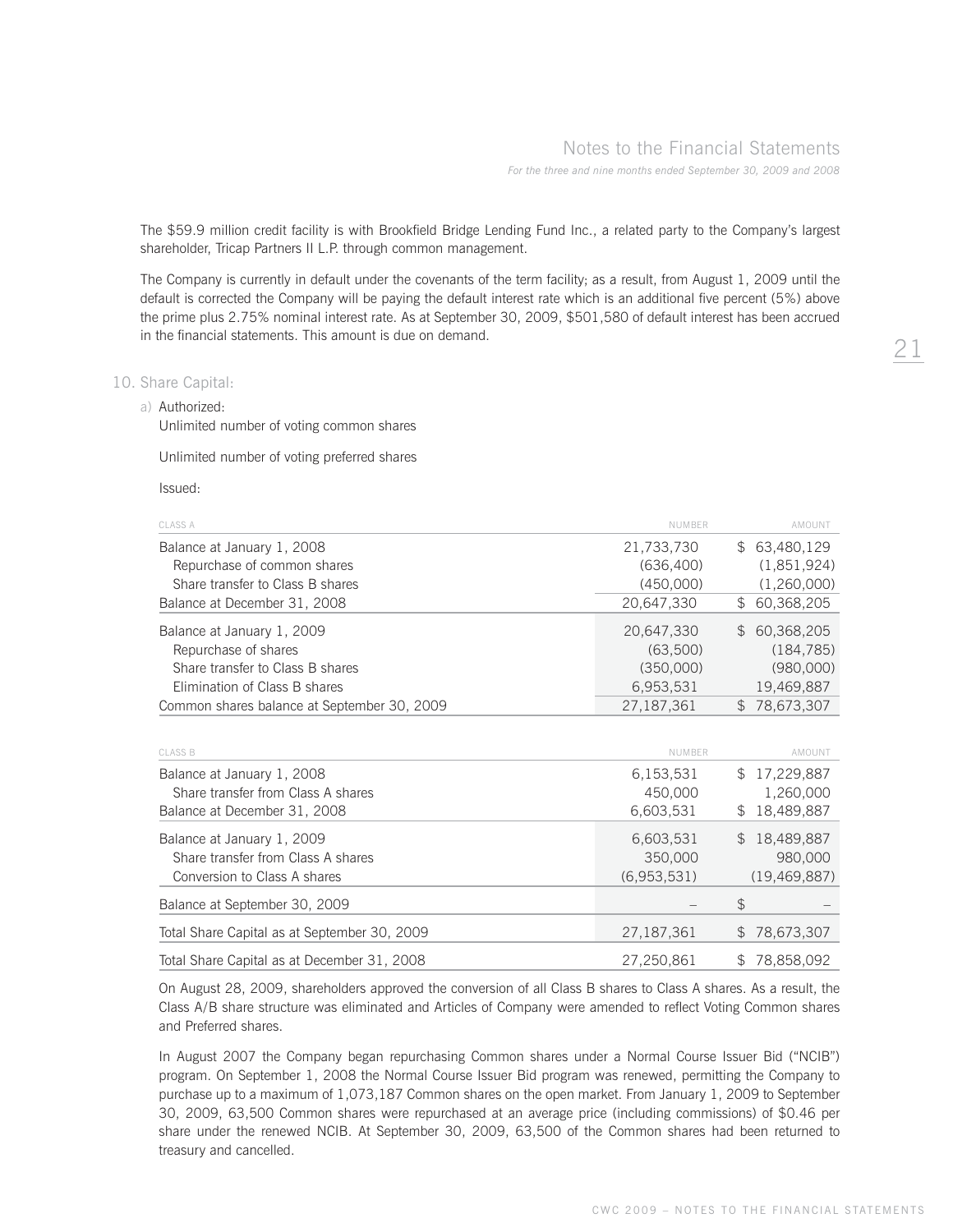## 10. Share Capital (continued):

## b) Basic and diluted loss per share:

| THREE MONTHS ENDED SEPTEMBER 30 |                 | 2009          |                            |                        | 2008          |                                   |
|---------------------------------|-----------------|---------------|----------------------------|------------------------|---------------|-----------------------------------|
|                                 | <b>NET LOSS</b> | <b>SHARES</b> | <b>PER SHARE</b><br>AMOUNT | NFT<br>INCOME (LOSS)   | <b>SHARES</b> | <b>PER SHARE</b><br>AMOUNT        |
| Basic and diluted               |                 |               |                            |                        |               |                                   |
| income (loss) per share         | (\$5,235,313)   | 27,187,361    | (S0.19)                    | 901,407                | 27,824,035    | \$0.03                            |
| Securities excluded from        |                 |               |                            |                        |               |                                   |
| diluted income (loss)           |                 |               |                            |                        |               |                                   |
| per share as the effect         |                 |               |                            |                        |               |                                   |
| would be anti-dilutive          |                 | 5,877,928     |                            |                        | 5,919,053     |                                   |
| NINE MONTHS ENDED SEPTEMBER 30  |                 | 2009          |                            |                        | 2008          |                                   |
|                                 |                 |               |                            |                        |               |                                   |
|                                 | <b>NET LOSS</b> | <b>SHARES</b> | <b>PER SHARE</b><br>AMOUNT | <b>NET LOSS</b>        | <b>SHARES</b> | <b>PER SHARE</b><br><b>AMOUNT</b> |
| Basic and diluted               |                 |               |                            |                        |               |                                   |
| loss per share                  | (\$11,702,859)  | 27,192,852    |                            | $($0.43)$ $($119,476)$ | 27,858,077    | (\$0.01)                          |
| Securities excluded from        |                 |               |                            |                        |               |                                   |
| diluted loss per share          |                 |               |                            |                        |               |                                   |
| as the effect would             |                 |               |                            |                        |               |                                   |
| be anti-dilutive                |                 | 5,877,928     |                            |                        | 5,919,053     |                                   |

 At September 30, 2009, 63,500 shares had been repurchased through the TSX Venture Exchange and the Class A/B share structure was eliminated leaving the Company with 27,187,361 Common shares available for trading.

## 11. Capital Management:

 The Company's strategy is to maintain a level of capital for operations and to sustain future growth of the business. The Company strives to maintain a balance between debt and equity to ensure the continued access to capital markets to fund growth and ensure long-term viability. The Company monitors its capital balance through regular evaluation of the debt to equity ratio. The components of capital as well as the debt to equity ratio as of September 30, 2009 and December 31, 2008 are shown in the table below.

|                      | SEPTEMBER 30, 2009 | DECEMBER 31, 2008 |
|----------------------|--------------------|-------------------|
| Debt                 | \$59.869.999       | \$55,419,098      |
| Shareholders' equity | 67,921,370         | 78,878,772        |
| Debt to equity       | 0.88               |                   |

 The Company is subject to financial covenants in the debt financing agreements related to both the operating line of credit and term debt. The current ratio and debt service coverage ratio are two financial metrics that provide indicators as to whether the Company is in compliance with its financial covenants. The Company is in violation of certain covenants as at September 30, 2009 and has obtained waivers from its lenders.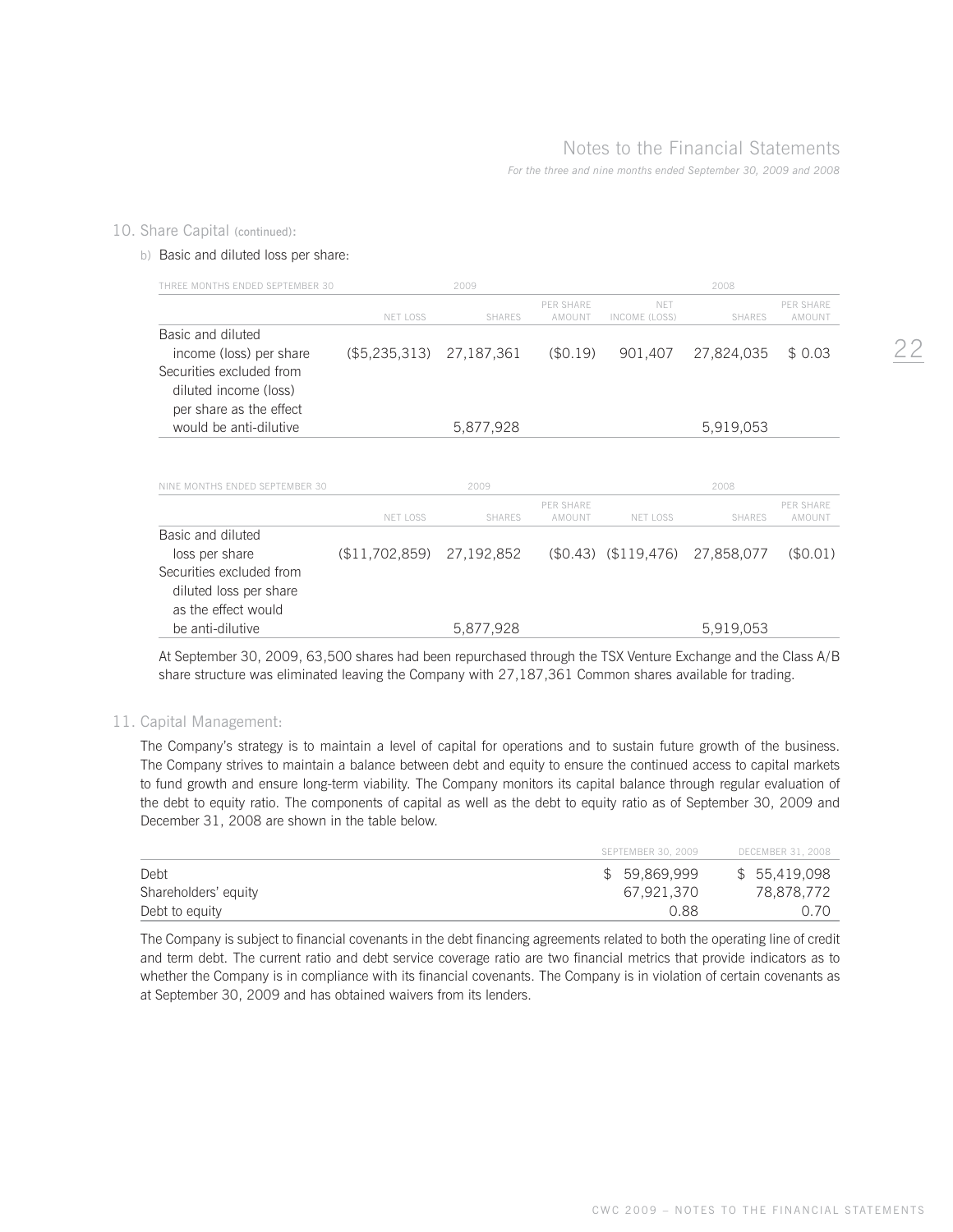## Notes to the Financial Statements

*For the three and nine months ended September 30, 2009 and 2008*

## 12. Financial Instruments:

 The Company has designated its financial instruments as follows: cash is classified as held-for-trading, which is measured at fair value; accounts receivable are classified as loans and receivables which are measured at amortized cost; accounts payable and accrued liabilities and long-term debt are classified as other financial liabilities which are also measured at amortized cost. The fair value of these instruments approximates their carrying amount due to their short-term nature. The fair value of debt approximates its carrying value as stated interest rates reflect current borrowing rates available to the Company.

The Company has exposure to credit, liquidity and market risk as follows:

a) Credit risk:

 The Company's policy is to enter into agreements with customers that are well-established and well-financed within the oil and gas industry to reduce credit risk. There is always a risk relating to the financial stability of customers and their ability to pay. Management will continue to periodically assess the credit worthiness of all its customers and views the credit risk on its accounts receivable as normal for its industry.

 During the three months and nine months ended September 30, 2009, in the opinion of management, decreased liquidity left five customers with potentially insufficient funds to settle obligations. As a result, bad debt expense of \$395,270 and \$583,158 was provided for in the three months and nine months ended September 30, 2009, respectively.

b) Liquidity risk:

 Liquidity risk relates to the risk that the Company will encounter difficulty in meeting its financial obligations. The credit facilities available consist of a term facility to a maximum of \$59.9 million maturing on January 25, 2010 and a short-term operating line of credit to a maximum of \$15 million. Term facilities are used to fund capital acquisitions and the short-term line of credit is used to settle current obligations such as accounts payable. As a result of the long term debt facility expiring in January 2010 the Company must refinance this facility through a replacement facility, an issuance of equity or a combination of the two as the projected cash flow in 2009 will not be sufficient to retire the facility.

 The Company may also be exposed to liquidity risk if it is unable to collect its trade accounts receivable balances in a timely manner, which could in turn impact the Company's long-term ability to meet commitments under its current facilities. In order to manage this liquidity risk, the Company actively monitors all accounts receivable to maintain accounts outstanding over 60 days to less than 25 percent of the total balance. As at September 30, 2009, the balance of trade accounts receivable in excess of 90 days was \$613,356, representing approximately eight percent of the trade accounts receivable balance. Of this amount \$475,445 has been provided for as an allowance for bad debts. A structure is maintained that focuses on growth of the Company while ensuring viability for stakeholders.

#### c) Market risk:

Market risk is comprised of foreign currency risk and interest rate risk.

i. Foreign currency risk:

 Foreign currency risk arises from the fluctuations in foreign exchange rates and the degree of volatility of these rates relative to the Canadian dollar. The Company is not significantly exposed to foreign currency risk.

ii. Interest rate risk:

 The Company is exposed to sudden increases in interest rate changes as all debt facilities are on a variable rate above prime. Although this did benefit the Company through 2008 and through the first nine months of 2009, there is a risk that prime rate could increase over time. The Company will address this risk further with the upcoming refinancing of the long term facility which expires in January 2010. For the three and nine months ended September 30, 2009, a one percent change in the prime lending rate would have impacted net loss by \$150,981 and \$447,938, respectively.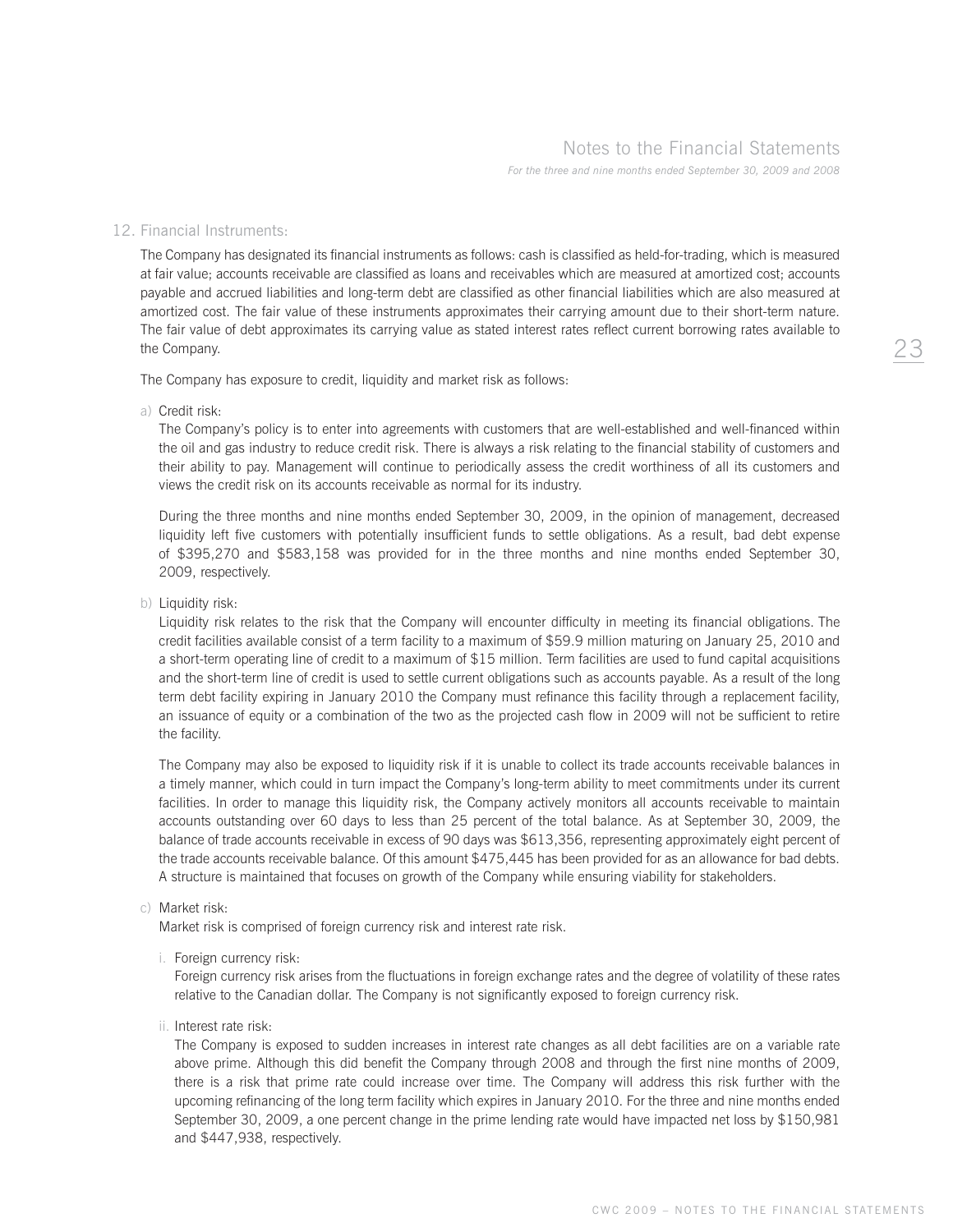## Notes to the Financial Statements

*For the three and nine months ended September 30, 2009 and 2008*

## 13. Segmented Information:

 The Company operates in two primary segments within the service industry in Western Canada: well servicing and other oilfield services. The well servicing segment provides well services through the use of service rigs and coil tubing units. The other oilfield services segment provides snubbing, nitrogen, production testing and equipment rentals, primarily providing support services to the well service business.

 The Company evaluates performance on net income (loss) before taxes. Inter-segment sales are recorded at current market prices and eliminated upon consolidation.

 The reportable segments are distinct operations as they offer complementary services to the well service business. Once a service rig is on site, the other services are typically onsite at various times supporting the rig activity. However, these services can be sold independently of the well servicing. They are managed separately as the businesses were acquired as a unit and the Company has retained the management of each acquired company.

The amounts related to each industry segment are as follows:

| THREE MONTHS ENDED SEPTEMBER, 2009                           | WELL<br>SERVICING | OTHER OILFIELD<br><b>SERVICES</b> | CORPORATE         | TOTAL          |
|--------------------------------------------------------------|-------------------|-----------------------------------|-------------------|----------------|
| Revenue                                                      | 7,793,810         | 2,465,214                         |                   | 10,259,024     |
| Interest expense                                             |                   |                                   | 1,839,017         | 1,839,017      |
| Depreciation and amortization                                | 1,872,608         | 634,522                           | 246,046           | 2,753,176      |
| Loss before taxes                                            | (759, 072)        | (666, 646)                        | (3,809,595)       | (5, 235, 313)  |
| Loss and comprehensive loss                                  | (759, 072)        | (666, 646)                        | (3,809,595)       | (5, 235, 313)  |
| Property, plant and equipment                                | 97,477,204        | 20,785,945                        | 777,074           | 119,040,223    |
| Intangibles                                                  |                   | 3,525,586                         |                   | 3,525,586      |
| Capital expenditures                                         | 4,792,779         | 137,703                           | 86,111            | 5,016,593      |
| (RESTATED - NOTE 8)<br>THREE MONTHS ENDED SEPTEMBER 30, 2008 | WELL<br>SERVICING | OTHER OILFIELD<br><b>SERVICES</b> | CORPORATE         | TOTAL          |
| Revenue                                                      | 16,732,287        | 6,289,570                         |                   | 23,021,857     |
| Interest expense                                             |                   |                                   | 1,367,807         | 1,367,807      |
| Depreciation and amortization                                | 2,319,387         | 599,558                           | 112,378           | 3,031,323      |
| Net income (loss) before taxes                               | 2,781,347         | 827,647                           | (2,648,587)       | 960,407        |
| Income taxes                                                 |                   |                                   | 59,000            | 59,000         |
| Net income (loss) and                                        |                   |                                   |                   |                |
| comprehensive income (loss)                                  | 2,781,347         | 827,647                           | (2,707,587)       | 901,407        |
| Property, plant and equipment                                | 93,793,468        | 21,162,068                        | 1,069,816         | 116,025,352    |
| Intangibles                                                  |                   | 4,118,560                         |                   | 4,118,560      |
| Capital expenditures                                         | 5,007,958         | 1,668,965                         | 140,581           | 6,817,504      |
| NINE MONTHS ENDED SEPTEMBER, 2009                            | WELL<br>SERVICING | OTHER OILFIELD<br>SERVICES        | CORPORATE         | TOTAL          |
| Revenue                                                      | 25,239,802        | 10,453,116                        | $\qquad \qquad -$ | 35,692,918     |
| Interest expense                                             |                   |                                   | 4,536,547         | 4,536,547      |
| Depreciation and amortization                                | 5,441,407         | 1,854,775                         | 728,497           | 8,024,679      |
| Loss before taxes                                            | (1,349,001)       | (1, 146, 189)                     | (9,719,669)       | (12, 214, 859) |
| Income taxes (recovery)                                      |                   |                                   | (512,000)         | (512,000)      |
| Loss and comprehensive loss                                  | (1,349,001)       | (1, 146, 189)                     | (9,207,669)       | (11, 702, 859) |
| Property, plant and equipment                                | 97,477,204        | 20,785,945                        | 777,074           | 119,040,223    |
| Intangibles                                                  |                   | 3,525,586                         |                   | 3,525,586      |
| Capital expenditures                                         | 11,946,391        | 1,216,550                         | 238,901           | 13,401,842     |